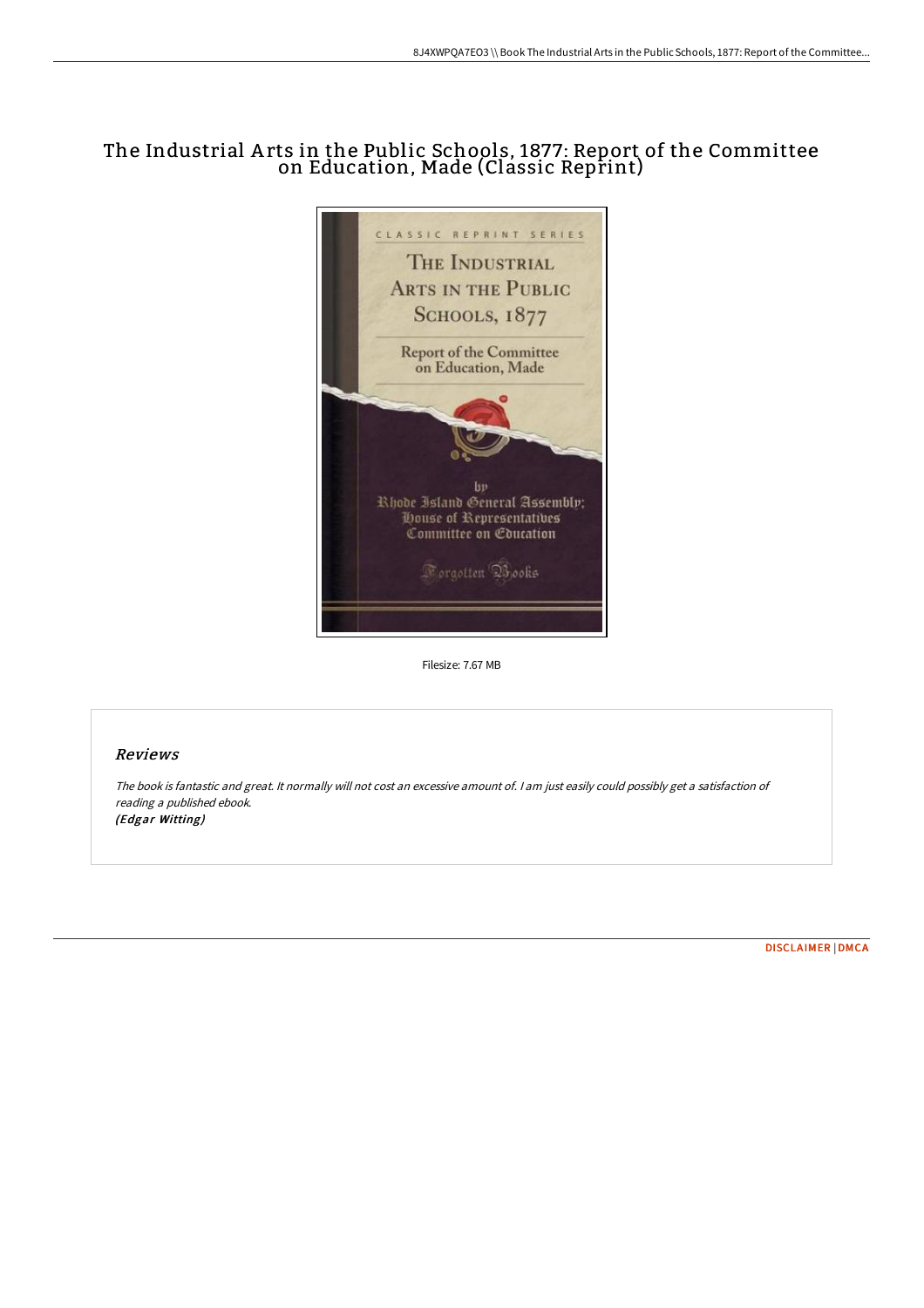## THE INDUSTRIAL ARTS IN THE PUBLIC SCHOOLS, 1877: REPORT OF THE COMMITTEE ON EDUCATION, MADE (CLASSIC REPRINT)



Forgotten Books, United States, 2015. Paperback. Book Condition: New. 229 x 152 mm. Language: English . Brand New Book \*\*\*\*\* Print on Demand \*\*\*\*\*.Excerpt from The Industrial Arts in the Public Schools, 1877: Report of the Committee on Education, Made We are satisfied, however, that such a strict construction of the resolution was not intended, and that the subject referred to us, embraced expenditures for, and instruction in all the public schools, whether under state or municipal patronage. This view of the general scope of the resolution offers us four special topics for consideration, which, taken in their order, appear to be, 1st. The proper limit of free education. 2d. The importance of the High School in the system. 3d. The variety and kind of instruction in the schools. 4th. Industrial Art education. The Proper Limit Of Free Education. The fundamental principle underlying our public school system is, that the safety of the state depends upon the education of all its people; and although this principle is universally recognized, there exist differences of opinion as to the precise amount of education the state should furnish. About the Publisher Forgotten Books publishes hundreds of thousands of rare and classic books. Find more at This book is a reproduction of an important historical work. Forgotten Books uses state-of-the-art technology to digitally reconstruct the work, preserving the original format whilst repairing imperfections present in the aged copy. In rare cases, an imperfection in the original, such as a blemish or missing page, may be replicated in our edition. We do, however, repair the vast majority of imperfections successfully; any imperfections that remain are intentionally left to preserve the state of such historical works.

 $\blacksquare$ Read The Industrial Arts in the Public Schools, 1877: Report of the [Committee](http://bookera.tech/the-industrial-arts-in-the-public-schools-1877-r.html) on Education, Made (Classic Reprint) **Online** 

**Download PDF The Industrial Arts in the Public Schools, 1877: Report of the [Committee](http://bookera.tech/the-industrial-arts-in-the-public-schools-1877-r.html) on Education, Made (Classic** Reprint)